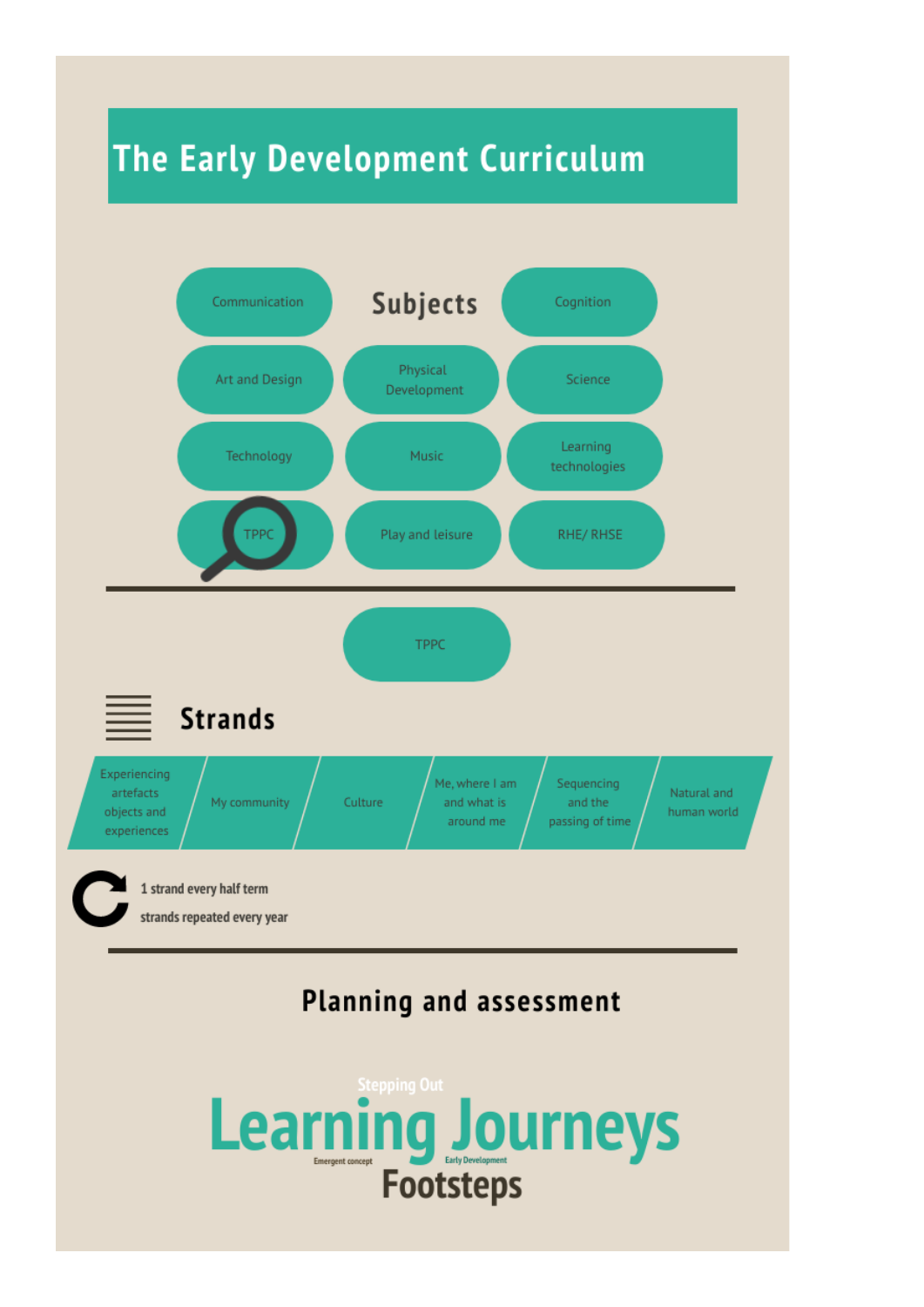## **The Early Development Curriculum Strands:**

|                                                    | <b>AUTUMN</b>                                                                                                                                              |                                      | <b>SPRING</b>                 |                                            | <b>SUMMER</b>                                           |                                |  |  |  |  |
|----------------------------------------------------|------------------------------------------------------------------------------------------------------------------------------------------------------------|--------------------------------------|-------------------------------|--------------------------------------------|---------------------------------------------------------|--------------------------------|--|--|--|--|
| <b>Art &amp; Design</b>                            | Response, exploration and experimentation                                                                                                                  |                                      |                               |                                            |                                                         |                                |  |  |  |  |
|                                                    | Media                                                                                                                                                      | Art appreciation                     | <b>Expressing myself</b>      | Artist<br>appreciation                     | What happens if<br>$\overline{3}$                       | Recreating styles              |  |  |  |  |
| <b>Design &amp;</b><br>Technology                  | Experience, Investigate, Make                                                                                                                              |                                      |                               |                                            |                                                         |                                |  |  |  |  |
| Learning<br><b>Technologies</b>                    | Personalised access skills progression (switch, eye gaze, touch screen)                                                                                    |                                      |                               |                                            |                                                         |                                |  |  |  |  |
|                                                    | Controlling<br>machines                                                                                                                                    | How do I control<br>i                | Creative<br>technology        | What can I find<br>outs                    | Technology to<br>help me live                           | Technology to<br>help me learn |  |  |  |  |
| <b>Music</b>                                       | Listening to<br>sounds                                                                                                                                     | Responding to<br>sounds              | Making sounds                 | Experimenting<br>with sounds               | <b>Music</b><br>appreciation                            | Sequencing<br>sounds           |  |  |  |  |
| <b>Play and Leisure</b>                            | Motor and<br>physical play                                                                                                                                 | <b>Exploring and</b><br>sensory play | Social play                   | Exploring and<br>sensory play              | Motor and<br>physical play                              | Social play                    |  |  |  |  |
| <b>Physical Education</b>                          | <b>Body awareness</b>                                                                                                                                      | Flexibility                          | <b>Balance and</b><br>control | Supported<br>movement<br>experiences       | <b>Body part focus</b>                                  | Strength and<br>refinement     |  |  |  |  |
| Science                                            | Experiencing exploring and observing                                                                                                                       |                                      |                               |                                            |                                                         |                                |  |  |  |  |
|                                                    | Materials and their properties                                                                                                                             |                                      | <b>Physical processes</b>     |                                            | Life processes, living things and their<br>environments |                                |  |  |  |  |
| <b>Sex &amp; Relationships</b><br><b>Education</b> | Learning takes place through a range of self-care and personalised discreet learning opportunities across the<br>curriculum with a focus on body awareness |                                      |                               |                                            |                                                         |                                |  |  |  |  |
| Time, People, Places<br><b>Culture</b>             | Artefacts,<br>objects, and<br>experiences                                                                                                                  | My community                         | Culture                       | Me, where I am<br>and what is<br>around me | Sequencing and<br>the passing of<br>time                | Natural and<br>human world     |  |  |  |  |